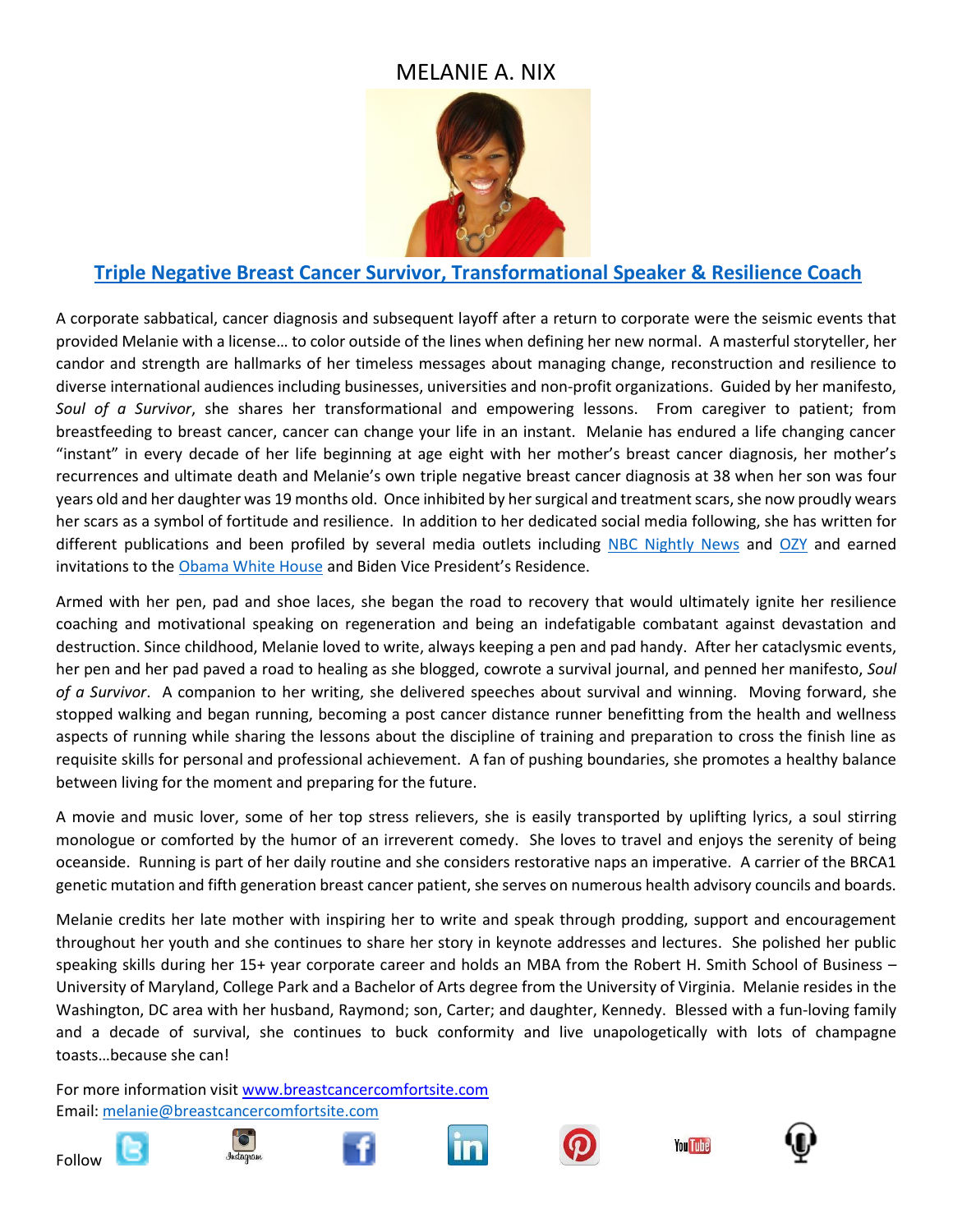Triple Negative Breast Cancer Survivor, Transformational Speaker & Resilience Coach **SPEAKING and MEDIA HIGHLIGHTS**

### **Keynote and Featured Speaker**

- [National Consortium of Breast Centers 29](https://www2.breastcare.org/pdfs/NCoBC_2019_brochure.pdf)th Annual Interdisciplinary Conference
- [Anne Arundel Medical Center](https://www.facebook.com/watch/?v=10156335933639844)  National Cancer Survivors Day
- Hope Connections (working with Facing Our Risk of Cancer Empowered) Hereditary Cancer
- Mt. Ennon Baptist Church Women's Ministry Celebration of Women Cancer Survivors
- American Association for Cancer Research Annual Meeting Undergraduate Student Caucus and Poster Competition
- Johns Hopkins University Women in Business Leadership Conference
- International Finance Corporation World Bank Group Women's Network Meeting
- Louisiana Coalition of African American Breast Cancer Survivors Annual Conference
- The Ohio State University Comprehensive Cancer Center Arthur G. James Cancer Hospital and Richard J. Solove Research Institute James*Care* for Life 3rd Annual Breast Cancer Survivorship Conference
- Coppin State University Breast Cancer Panel
- Northern Virginia Community College Guest Lecturer
- Panelist at Congressional Briefing on Proposed Breast Cancer Screening Guidelines
- Joining FORCEs Against Hereditary Cancer Conference
- Zion Baptist Church Pink Meets Blue: Sponsors a Celebration of Cancer Survivorship
- Auxiliary to the Medico-Chirurgical Society of DC, Inc. Triple Negative Breast Cancer Workshop
- American Association for Cancer Research Annual Meeting Special Program for High School Students
- [Young Survival Coalition's YSC Summit National Conference for Young Women Affected by Breast](https://www.youtube.com/watch?list=PLWo_SAuUiK_N1V9Z-vkzSg1pGp4xaWTd_&v=TkSt6YMhlWs)  [Cancer and their Co-survivors](https://www.youtube.com/watch?list=PLWo_SAuUiK_N1V9Z-vkzSg1pGp4xaWTd_&v=TkSt6YMhlWs)
- Auxiliary to the National Medical Association, Inc. Annual Convention Workshop II: Women's Health: My Triple Negative Breast Cancer Story
- [Rally for Medical Research](https://www.youtube.com/watch?feature=player_embedded&v=Y23FFtBWzdY#t=4676)
- American Cancer Society Breast Cancer Support Group Women's History Month Celebration
- [American Association for Cancer Research press conference releasing the Cancer Progress Report](http://webcast.aacr.org/console/player/18369?mediaType=slideVideo)

### *Videos and Public Service Announcements*

- [Breast Cancer Awareness: Access to Care](https://youtu.be/8HiMKgaT_3I) Roundtable participant with Second Lady Dr. Jill Biden, Former Secretary of Health and Human Services Kathleen Sebelius, and actress and breast cancer advocate Jennifer Aniston
- [Melanie Nix: Cancer Research Saves Lives,](https://youtu.be/O8DNkAO6v4M) a 30 second commercial produced by the American Association for Cancer Research and airing in National Cancer Research Month 2014 (May 2014)
- [She's Not a Statistic: Melanie Nix's Story](https://youtu.be/FlWEqJxGO7w) produced by the American Association for Cancer Research for National Cancer Research Month 2014 that underscores the lifesaving effects of cancer research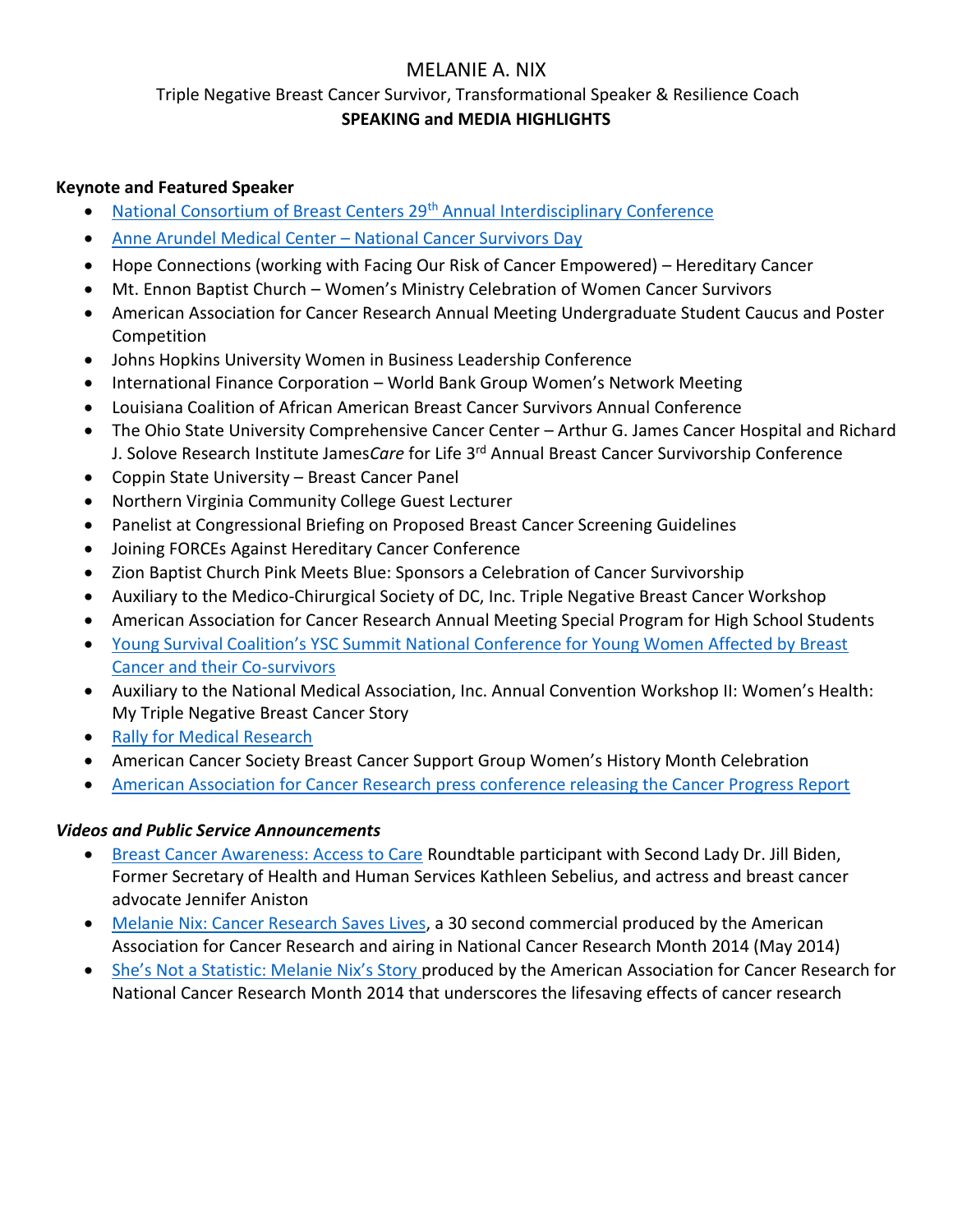Triple Negative Breast Cancer Survivor, Transformational Speaker & Resilience Coach **SPEAKING and MEDIA HIGHLIGHTS (continued)**

#### *Television*

- [CTV News](https://youtu.be/3CIqudugozo?t=251)
- [TALK on DCN:](https://www.youtube.com/watch?v=xk8pExn5jek) Melanie Nix discussing her breast cancer experience
- [WUSA9 Morning News](https://vimeo.com/12194414) (CBS Affiliate)
- [NBC Nightly News](http://www.nbcnews.com/video/nightly-news/33519929#33519929)

#### *Radio*

- WURD Philadelphia
- WQUE New Orleans
- WYLD New Orleans
- Black Radio Network
- KKVI Texas
- News Mississippi Network
- American Urban Radio Network
- SiriusXM
- WTOP Radio
- African Views Radio
- Extraordinary Life Radio

### *Magazines/New sites/Periodicals/Medical Journals and Reports*

- [OZY](http://www.ozy.com/acumen/breast-cancers-color-divide/68964)
- [The Southwester](http://thesouthwester.com/2014/03/14/sw-breast-cancer-support-group-to-hold-womens-history-month-celebration/) 2014
- [The Southwester 2018](http://thesouthwester.com/2018/02/01/thelma-d-jones-breast-cancer-fund-support-group-holiday-meeting/)
- Honey Magazine
- [American Association for Cancer Research Progress Report 2012](http://www.cancerprogressreport-digital.org/cancerprogressreport/2012?pg=42#pg42)
- [SMITH BUSINESS Magazine](https://www.rhsmith.umd.edu/files/Documents/News/2014/sbfall2014.compressed.pdf) (Melanie appears on page 25)
- [VIRGINIA The UVa Magazine](https://www2.alumni.virginia.edu/ClassNotes/PersonHistory.aspx?personId=14037)
- [CURE Magazine](http://www.curetoday.com/cure-tv/melanie-a-nix-discusses-the-spectrum-of-advocacy)

#### **PUBLICATIONS AND CREATIVE WORKS**

- [A Cancer Survivor Learns to Play the Whole Game](https://www.ncsd.org/posts/a-cancer-survivor-learns-to-play-the-whole-game) National Cancer Survivors Day® Guest Blog
- Soul of a Survivor collection of some of her poems, mantras and favorite blogs
- [A Long, Long Way from Home](http://www.anmanet.org/images/anma%202014-15%20newsletter%20fall%20winter%20edition%202.pdf) in the Auxiliary to the National Medical Association, Inc. Newsletter (Fall 2014 – Winter 2015), 6-8
- [Get Off the Sidelines and Help Win the War on HBOC \(Hereditary Breast and Ovarian Cancer\)](http://www.facingourrisk.org/understanding-brca-and-hboc/publications/newsletter/archives/2014fall/voices-of-FORCE1.php)
- [huMAN huGs™](https://www.facebook.com/pg/huMANExpressions/photos/?tab=album&album_id=137885381801) helping uplift greeting cards for breast cancer patients and survivors
- Founder and owner of [huMAN Expressions™](http://www.human-expressions.com/) (helping uplift by Melanie A. Nix), a social stationery and design firm that created the [2009 Mother's Day card for Susan G. Komen®](https://www.facebook.com/pg/huMANExpressions/photos/?tab=album&album_id=137913256801) and huMAN huGs™ greeting cards for breast cancer patients and survivors